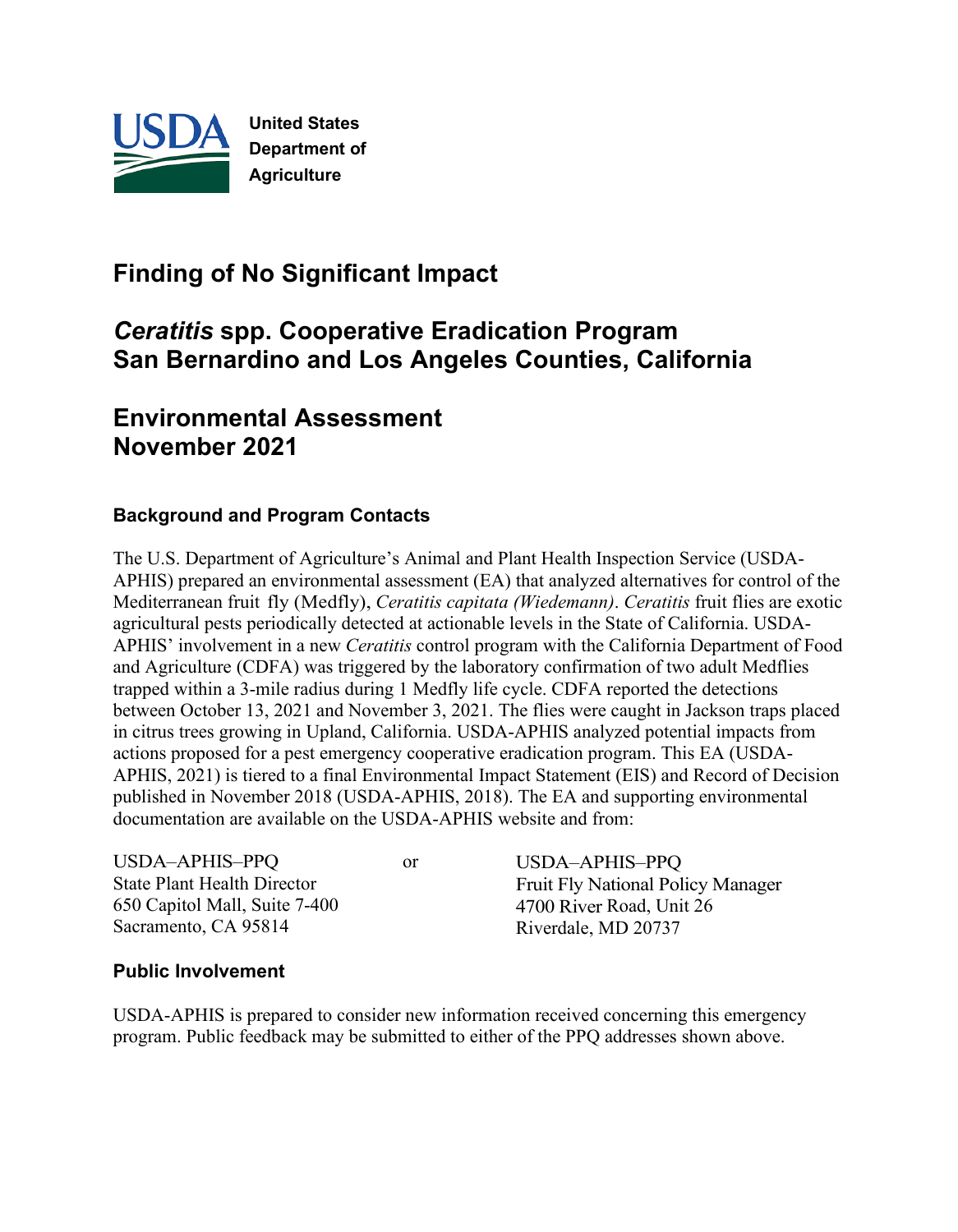#### **Major Issues**

Major issues considered in the EA for the proposed Medfly cooperative program include:

- Impacts to agricultural products
- Environmental fate of chemical treatments
- Risks to human health
- Risk to historic properties
- Risks to minority and low-income human populations
- Risks to nontarget species

#### **Alternatives**

The EA for the proposed Medfly cooperative program analyzed three alternatives:

- 1. No Action
- 2. Quarantine and Commodity Certification
- 3. Medfly Eradication (Preferred Alternative)

### **Summary of Environmental Effects of the Alternatives**

Each action alternative is associated with potential environmental consequences per the issues; potential impacts were considered in the EA in Chapter III, *The Affected Environment and Potential Effects to the Environment*. Doing nothing, the No Action alternative for USDA-APHIS, could have significant consequences for the agricultural fruits produced in San Bernardino and Los Angeles Counties and impact people relying on these products for income or sustenance, especially rural communities. Unregulated pesticide applications to protect host plants could result in the development of pesticide resistance in Medfly populations and see the establishment of fruit fly populations in the Upland region and elsewhere. Quarantine and commodity restrictions would likely result in similar effects as the No Action alternative, would require many more inspection and certification personnel, and could harm agricultural trade. Eradication measures include using chemical compounds that could have potential environmental consequences, but applications could be abated to minimize adverse effects. The prescribed chemical treatments allowed previous fruit fly programs in California to successfully eradicate Medfly outbreaks. Medfly eradication would be very beneficial for California's agricultural community and costs and would reduce people attempting to control fruit fly outbreaks themselves, with unknown environmental consequences, and without coordinating efforts.

### **Finding of No Significant Impact**

The analysis in the EA indicates that there will not be a significant impact on the quality of the human environment as a result of the proposed action, the preferred alternative. This determination is based on the following factors:

1. Cooperative *Ceratitis* spp. eradication efforts conducted by USDA-APHIS and CDFA will be localized in a section of San Bernardino and Los Angeles Counties and not regional or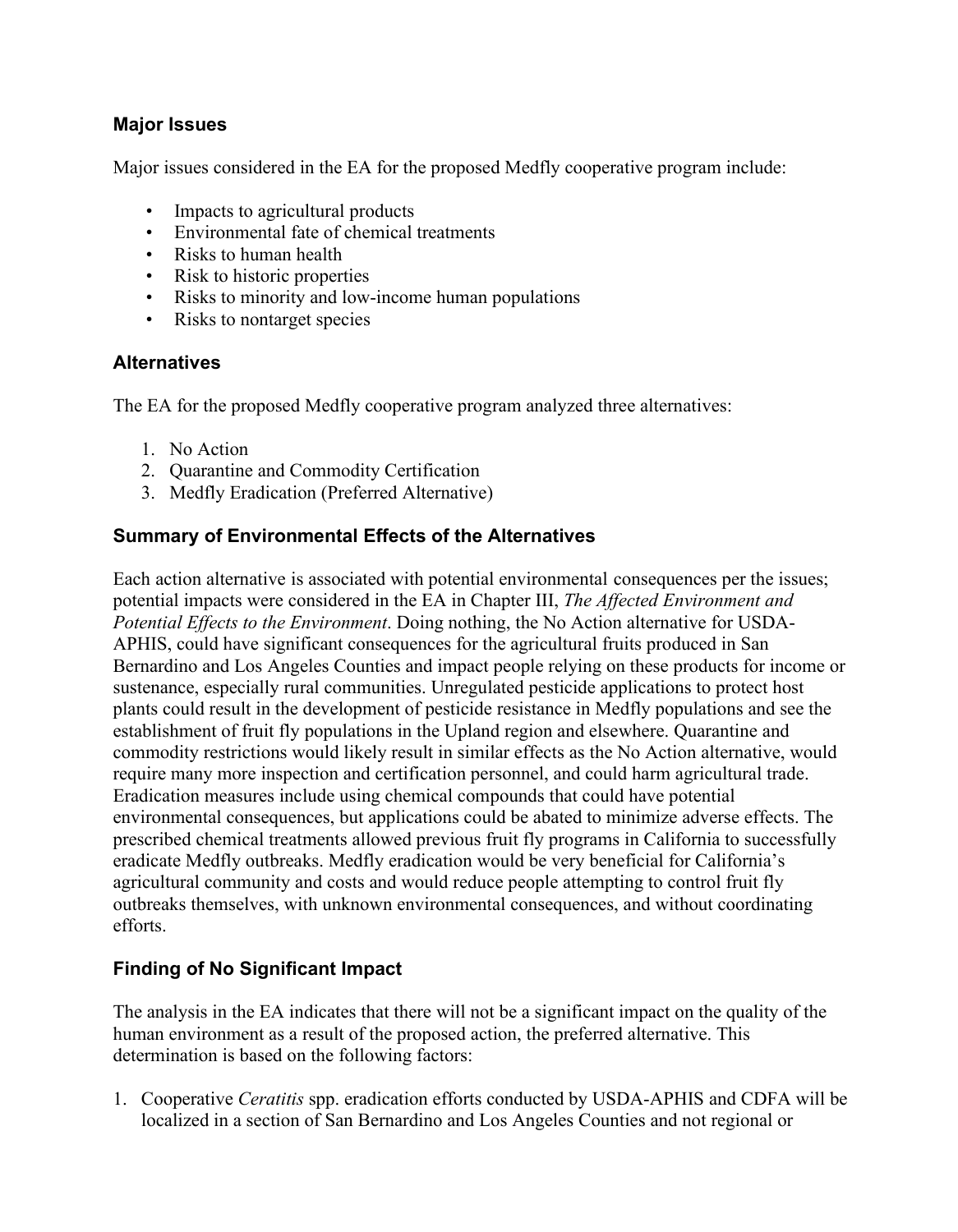national in scope; the initial program area is identified in the EA and may be viewed in the appended map.

- 2. The methods used to manage fruit fly damage are target-specific and are not likely to negatively affect public health and safety when used as described in the EA.
- 3. The proposed activities will not have an impact on unique characteristics of the geographic area such as park lands, prime farmlands, wetlands, wild and scenic rivers, or ecological critical areas. The nature of the methods proposed for alleviating damages is not likely to permanently affect the physical environment, as discussed in Chapter III of the EA.
- 4. The effects on the quality of the human environment are not highly controversial. Although there is some opposition by some members of the general public to insecticidal use, the proposed program uses are not highly controversial among scientific and industry experts. The EA discusses each method and application of these methods to assure minimal potential effects from their use. The proposed action is not anticipated to have any negative impact on Tribal, minority or low-income populations, as discussed in Chapter III of the EA.
- 5. Based on the analysis documented in the EA, the effects of the proposed activities are not highly uncertain and do not involve unique or unknown risks, except the potential of an established exotic fruit fly population in the Upland region.
- 6. The proposed action would not establish a precedent for any future action with significant effects or represent a decision in principle about future considerations. The EA proposes the use of delimitation trapping, SIT, and eradication treatments to prevent Medfly from getting a foothold in San Bernardino and Los Angeles Counties, using methods that are wellestablished among professionals managing invasive insects.
- 7. Impacts to nontarget species, especially other insects, are expected to have a low to negligible impact based on the available information. Implementation of the Preferred Alternative is not expected to have any adverse effect on migratory birds or their flight corridors, or other nontarget species in the program area.
- 8. An evaluation of the proposed action and its effects on threatened and endangered species and critical habitat determined that the proposal would not have adverse effects on threatened and endangered species in the program area as discussed in the EIS and Chapter III of the EA. No designated critical habitat occurs in the program area. In addition, no federally listed species under National Marine Fisheries Service (NMFS) jurisdiction occur in the program area. USDA-APHIS completed a Section 7 consultation for the program area with the U.S. Fish and Wildlife Service (USFWS); USDA-APHIS received concurrence from USFWS on November 10, 2021. USDA-APHIS will coordinate with USFWS and NMFS if any changes are made such as an expansion of the program area, or changes in the status of listed species in an affected location, to ensure that federally listed species and critical habitat are protected.
- 9. The proposed activities would not affect districts, sites, highways, structures, or objects listed in or eligible for listing in the National Register of Historic Places, nor would they likely cause any loss or destruction of significant scientific, cultural, or historical resources as discussed in Chapter III of the EA.
- 10. The proposed action would comply with all federal, state, and local laws imposed for the protection of the environment.
- 11. There are no irreversible or irretrievable resource commitments identified by this assessment, except for a minor consumption of fossil fuels for routine operations and work efforts conducted by program personnel.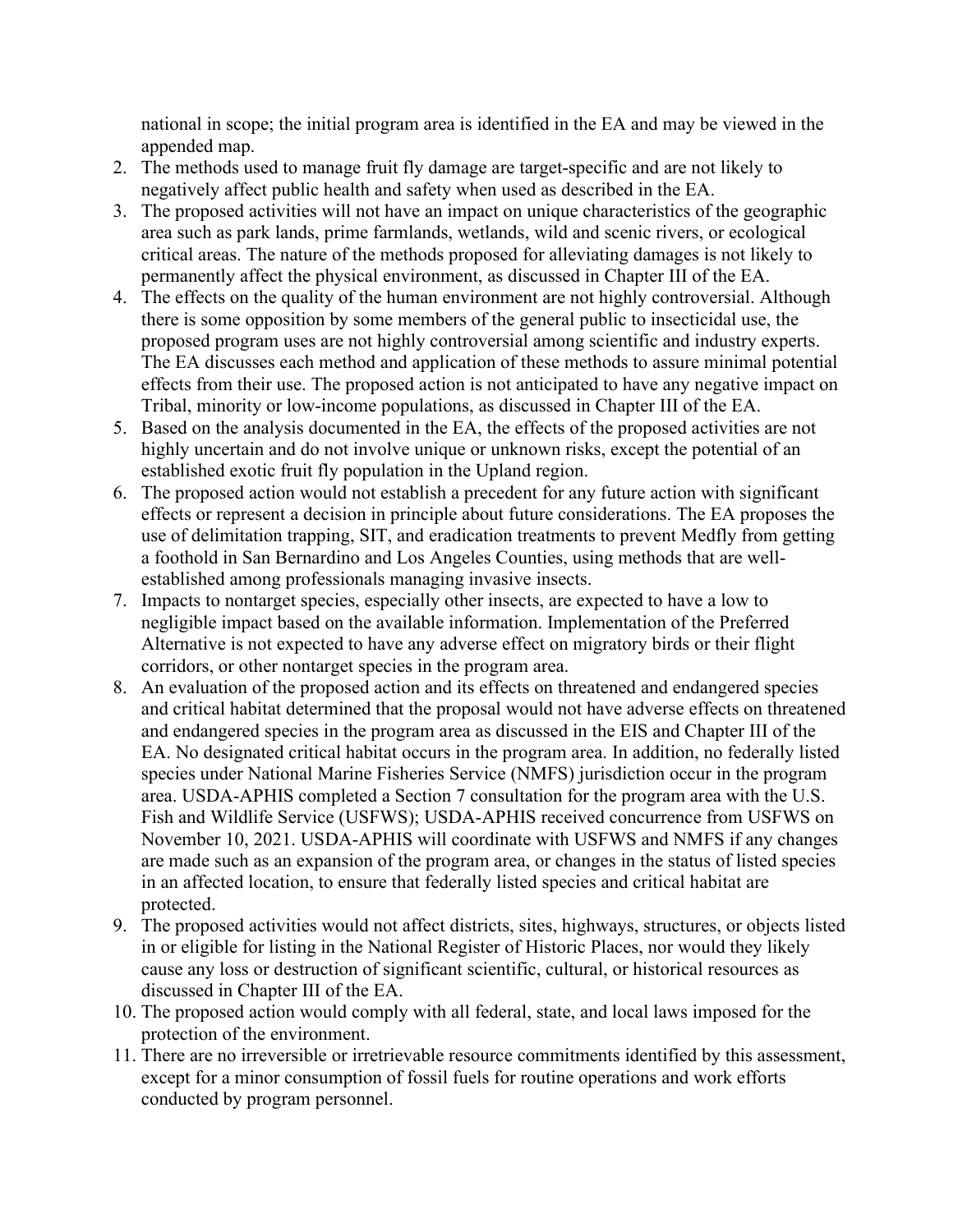12. The proposed action is not anticipated to have a significant impact in increasing greenhouse gases or contributing to climate change as discussed in Chapter III of the EA.

#### **NEPA Decision and Rationale**

I have carefully reviewed the EA and its supporting environmental documentation. I believe the need for action and issues identified in the EA would be best addressed through implementation of Alternative 3, Medfly Eradication. I considered and based my finding of no significant impact on the quantitative and qualitative risk assessments of the proposed pesticides, the EIS, the analysis in the referenced EA, and on my review of the program's operational characteristics. Alternative 3 is the Preferred Alternative because: (1) it offers the greatest chance of ensuring that Medfly does not become established in California; (2) it will benefit the agricultural fruit crops in San Bernardino and Los Angeles Counties best for resource owners and managers within current program funding constraints; (3) it will maximize selectivity of the methods available; (4) it will minimize risks to and conflicts with the public; (5) it will minimize risks to nontarget and threatened and endangered species, (6) it will result in low magnitude or negligible effects on other insect populations, and (7) it will not result in any significant direct or indirect effects on the human environment. The cooperative program will use an integrated pest management strategy which maximizes program effectiveness while conforming to all relevant laws, regulations, policies, and procedures designed to protect the environment.

I have not found evidence of significant environmental impacts associated with this proposed emergency pest management program. Thus, implementation of the Preferred Alternative for this program may proceed.



Digitally signed by HELENE **WRIGHT** Date: 2021.11.22 16:35:04 -08'00'

November 22, 2021

Helene Wright Date State Plant Health Director, California Animal and Plant Health Inspection Service U.S. Department of Agriculture